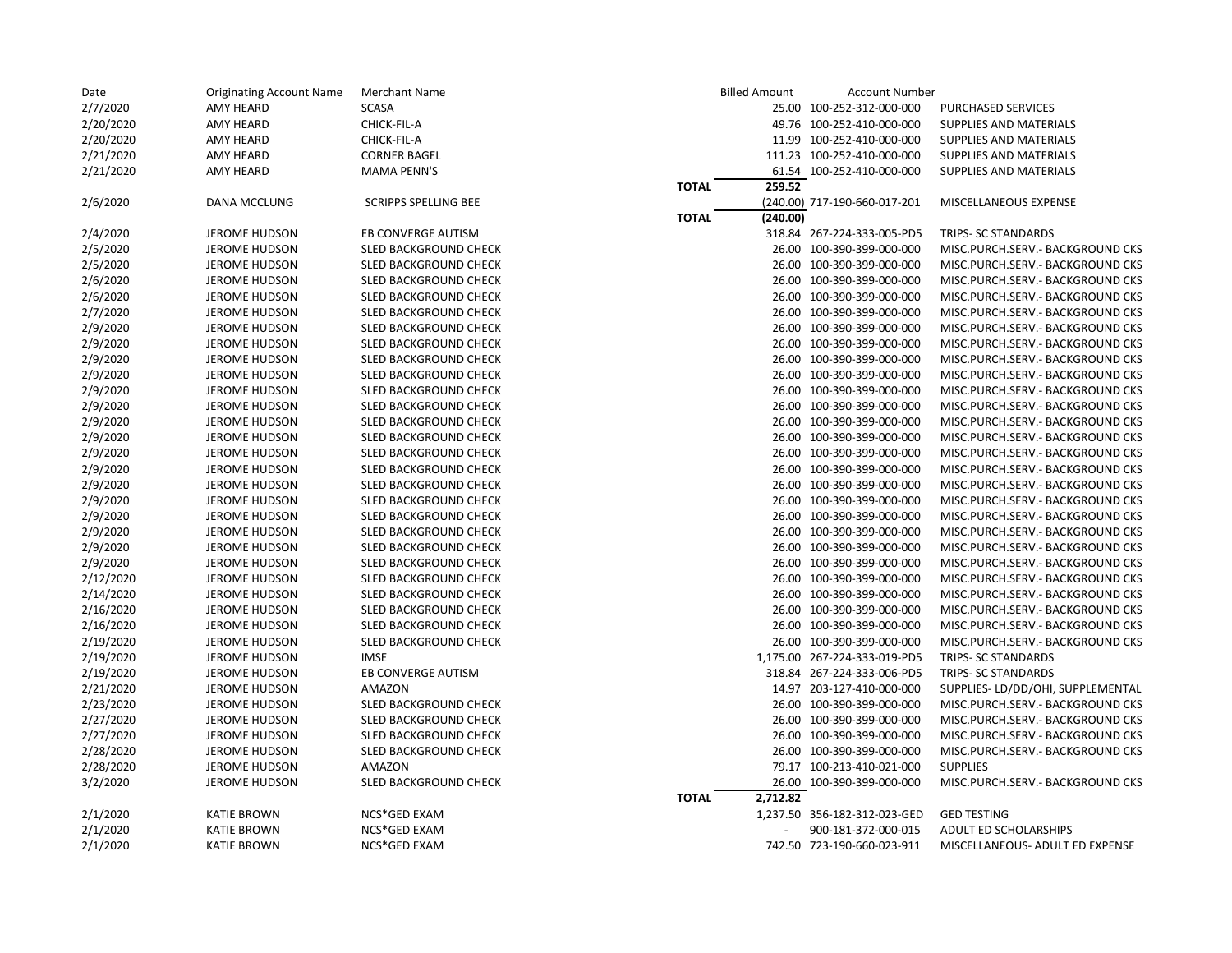|           |                     |                                         | <b>TOTAL</b> | 1,980.00 |                              |                             |
|-----------|---------------------|-----------------------------------------|--------------|----------|------------------------------|-----------------------------|
| 2/9/2020  | MIKE MAHAFFEY       | <b>NEWBERRY COLLEGE</b>                 |              |          | 20.00 100-264-333-000-000    | TRIPS AND CONFERENCES       |
| 2/23/2020 | MIKE MAHAFFEY       | ANCHOR RUBBER STAMP                     |              |          | 50.90 100-264-410-000-000    | <b>SUPPLIES</b>             |
|           |                     |                                         | <b>TOTAL</b> | 70.90    |                              |                             |
| 2/7/2020  | <b>SUNDRA BROOM</b> | <b>SCASA</b>                            |              |          | 250.00 100-232-333-000-000   | TRIPS AND CONFERENCES       |
| 2/9/2020  | <b>SUNDRA BROOM</b> | WALL ST JOURNAL                         |              |          | 21.49 100-232-410-000-000    | <b>SUPPLIES</b>             |
| 2/14/2020 | <b>SUNDRA BROOM</b> | <b>HOBBY LOBBY</b>                      |              |          | 8.54 100-231-334-000-000     | <b>TRUSTEE EXPENSE</b>      |
| 2/20/2020 | <b>SUNDRA BROOM</b> | <b>HOBBY LOBBY</b>                      |              |          | 64.16 100-231-334-000-000    | <b>TRUSTEE EXPENSE</b>      |
| 2/25/2020 | <b>SUNDRA BROOM</b> | <b>NSBA</b>                             |              |          | 985.00 100-231-334-000-000   | <b>TRUSTEE EXPENSE</b>      |
| 2/25/2020 | <b>SUNDRA BROOM</b> | <b>MARRIOTT HILTON HEAD</b>             |              |          | 631.16 100-231-334-000-000   | <b>TRUSTEE EXPENSE</b>      |
| 2/25/2020 | <b>SUNDRA BROOM</b> | <b>MARRIOTT HILTON HEAD</b>             |              |          | 473.37 100-231-334-000-000   | <b>TRUSTEE EXPENSE</b>      |
| 2/25/2020 | <b>SUNDRA BROOM</b> | <b>MARRIOTT HILTON HEAD</b>             |              |          | 473.37 100-231-334-000-000   | <b>TRUSTEE EXPENSE</b>      |
| 2/25/2020 | <b>SUNDRA BROOM</b> | <b>MARRIOTT HILTON HEAD</b>             |              |          | 631.16 100-231-334-000-000   | <b>TRUSTEE EXPENSE</b>      |
| 2/27/2020 | <b>SUNDRA BROOM</b> | <b>HOBBY LOBBY</b>                      |              |          | 134.69 100-231-334-000-000   | <b>TRUSTEE EXPENSE</b>      |
| 2/27/2020 | <b>SUNDRA BROOM</b> | <b>HOBBY LOBBY</b>                      |              |          | 42.78 100-231-334-000-000    | <b>TRUSTEE EXPENSE</b>      |
| 2/27/2020 | <b>SUNDRA BROOM</b> | <b>HOBBY LOBBY</b>                      |              |          | (64.16) 100-231-334-000-000  | <b>TRUSTEE EXPENSE</b>      |
| 2/27/2020 | <b>SUNDRA BROOM</b> | <b>HOBBY LOBBY</b>                      |              |          | (171.09) 100-231-334-000-000 | <b>TRUSTEE EXPENSE</b>      |
|           |                     |                                         | <b>TOTAL</b> | 3,480.47 |                              |                             |
|           |                     |                                         |              |          |                              |                             |
| 2/5/2020  | <b>TOM WILSON</b>   | THE GRAY HOUSE                          |              |          | 36.50 100-232-410-000-000    | <b>SUPPLIES</b>             |
|           |                     |                                         | <b>TOTAL</b> | 36.50    |                              |                             |
|           |                     |                                         |              |          |                              |                             |
| 2/6/2020  | <b>TRIPP DUKES</b>  | ABLEBITS.COM                            |              |          | 79.00 100-221-445-000-000    | <b>TECHNOLOGY SUPPLIES</b>  |
| 2/14/2020 | <b>TRIPP DUKES</b>  | SHERATON MYRTLE BEACH CONVENTION CENTER |              |          | 345.32 100-221-333-000-000   | TRIPS AND CONFERENCES       |
| 2/17/2020 | <b>TRIPP DUKES</b>  | JONES SCHOOL SUPPLY CO                  |              |          | 30.72 100-221-410-000-000    | SUPPLIES AND MATERIALS      |
| 2/17/2020 | <b>TRIPP DUKES</b>  | <b>MARRIOTT HILTON HEAD</b>             |              |          | 488.52 267-224-333-000-PD5   | TRIPS- SC STANDARDS         |
| 2/17/2020 | <b>TRIPP DUKES</b>  | <b>MARRIOTT HILTON HEAD</b>             |              |          | 488.52 267-224-333-007-PD5   | TRIPS- SC STANDARDS         |
| 2/17/2020 | <b>TRIPP DUKES</b>  | <b>MARRIOTT HILTON HEAD</b>             |              |          | 488.52 267-224-333-008-PD5   | TRIPS- SC STANDARDS         |
| 2/17/2020 | <b>TRIPP DUKES</b>  | <b>MARRIOTT HILTON HEAD</b>             |              |          | 488.52 267-224-333-009-PD5   | TRIPS- SC STANDARDS         |
| 2/17/2020 | <b>TRIPP DUKES</b>  | <b>MARRIOTT HILTON HEAD</b>             |              |          | 488.52 267-224-333-010-PD5   | TRIPS- SC STANDARDS         |
| 2/17/2020 | <b>TRIPP DUKES</b>  | <b>MARRIOTT HILTON HEAD</b>             |              |          | 488.52 267-224-333-011-PD5   | TRIPS- SC STANDARDS         |
| 2/17/2020 | <b>TRIPP DUKES</b>  | <b>MARRIOTT HILTON HEAD</b>             |              |          | 488.52 267-224-333-012-PD5   | TRIPS- SC STANDARDS         |
| 2/17/2020 | <b>TRIPP DUKES</b>  | <b>MARRIOTT HILTON HEAD</b>             |              |          | 488.52 267-224-333-016-PD5   | TRIPS- SC STANDARDS         |
| 2/17/2020 | <b>TRIPP DUKES</b>  | <b>MARRIOTT HILTON HEAD</b>             |              |          | 488.52 267-224-333-013-PD5   | TRIPS- SC STANDARDS         |
| 2/26/2020 | <b>TRIPP DUKES</b>  | SEA WATCH RESORT MYRTLE BEACH           |              |          | 220.64 267-224-333-019-PD5   | TRIPS- SC STANDARDS         |
| 2/26/2020 | <b>TRIPP DUKES</b>  | <b>SCASA</b>                            |              |          | 250.00 100-221-333-000-000   | TRIPS AND CONFERENCES       |
| 2/27/2020 | <b>TRIPP DUKES</b>  | <b>SCASA</b>                            |              |          | 250.00 100-221-333-000-000   | TRIPS AND CONFERENCES       |
|           |                     |                                         | <b>TOTAL</b> | 5,572.36 |                              |                             |
|           |                     |                                         |              |          |                              |                             |
| 2/4/2020  | <b>WESS GRANT</b>   | SLED BACKGROUND CHECK                   |              |          | 8.00 100-255-323-000-000     | <b>CONTRACTED SERVICES</b>  |
| 2/5/2020  | <b>WESS GRANT</b>   | SLED BACKGROUND CHECK                   |              |          | 8.00 100-255-323-000-000     | <b>CONTRACTED SERVICES</b>  |
| 2/6/2020  | <b>WESS GRANT</b>   | <b>CABLE COMPONENTS INC</b>             |              |          | 103.15 100-266-314-000-000   | <b>REPAIRS TO EQUIPMENT</b> |
| 2/11/2020 | <b>WESS GRANT</b>   | AMAZON                                  |              |          | 256.47 100-266-345-000-000   | TECHNOLOGY INFRASTRUCTURE   |
| 2/13/2020 | <b>WESS GRANT</b>   | AMAZON                                  |              |          | 88.18 100-266-345-000-000    | TECHNOLOGY INFRASTRUCTURE   |
| 2/13/2020 | <b>WESS GRANT</b>   | SLED BACKGROUND CHECK                   |              |          | 26.00 100-255-323-000-000    | <b>CONTRACTED SERVICES</b>  |
| 2/13/2020 | <b>WESS GRANT</b>   | SLED BACKGROUND CHECK                   |              |          | 26.00 100-255-323-000-000    | <b>CONTRACTED SERVICES</b>  |
| 2/18/2020 | <b>WESS GRANT</b>   | SLED BACKGROUND CHECK                   |              |          | 8.00 100-255-323-000-000     | <b>CONTRACTED SERVICES</b>  |
| 2/18/2020 | <b>WESS GRANT</b>   | SLED BACKGROUND CHECK                   |              |          | 8.00 100-255-323-000-000     | <b>CONTRACTED SERVICES</b>  |
| 2/18/2020 | <b>WESS GRANT</b>   | SLED BACKGROUND CHECK                   |              |          | 8.00 100-255-323-000-000     | <b>CONTRACTED SERVICES</b>  |
|           |                     |                                         |              |          |                              |                             |